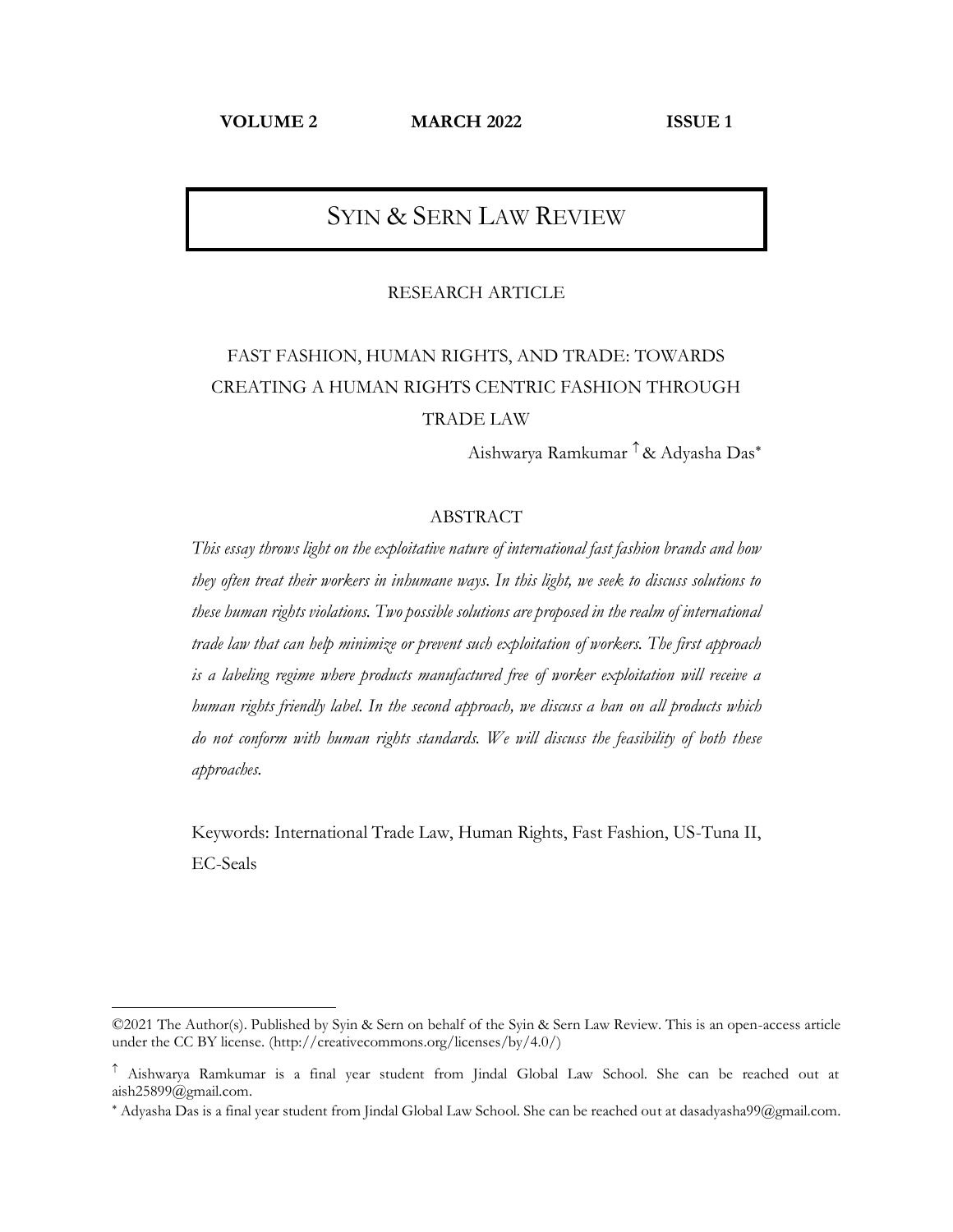### **INTRODUCTION**

The term 'fast fashion' is defined by the Cambridge Dictionary as "[*c*]*lothes that are made and sold cheaply so that people can buy new clothes often*".<sup>1</sup> The definition suggests that fast fashion is about low prices and frequent replacements due to changing fashion trends. Ethical concerns about fast fashion have been around since the time it came into existence, even though subconsciously it was expected that for clothes to be that cheap, exploitation on some level had to be present.

The subconscious feeling, however, was soon affirmed with evidence. Various brands like Zara, Marks and Spencer, Asos, and Levis, amongst others, refused to disclose the location of their factories to prevent authorities from checking their work conditions and worker treatment.<sup>2</sup> In a Hennes & Mauritz ('**H&M**') factory in Bangalore, India, women workers were physically abused to meet production targets.<sup>3</sup> Other brands like Mango and Asos were also found exploiting labor and paying a wage that is far below the minimum wage set by Turkey. Many fast-fashion brands such as Mango and H&M have also illegally subcontracted garment making to unauthorized factories which commonly engage in worker abuse such as denying maternity leaves, sick leaves, etc.<sup>4</sup> In 2011, a factory in Sao Paolo, Brazil, employed workers who had migrated from Peru and Bolivia and made them work in sweatshop conditions. The workers were made to work for 16 to 19 hours every day with little or no time off in inhuman conditions.<sup>5</sup>

The pressure to meet the deadlines set by these fast fashion brands often translates to female employees at GAP and H&M being physically and sexually abused as a consequence, as reported by the Global Labour Justice.<sup>6</sup> In 2018, between January and May, over 540 employees of factories in Bangladesh, Cambodia, India, Indonesia, and Sri Lanka reported cases of abuse by their employers.<sup>7</sup> This abuse included but was not just limited to, slapping, bullying, molestation,

<sup>&</sup>lt;sup>1</sup> CAMBRIDGE ADVANCED LEARNER'S DICTIONARY (3rd ed., 2008).

<sup>2</sup> Aruna Kashyap, *When Clothing Labels Are a Matter of Life or Death,* HUMAN RIGHTS WATCH (May 2, 2018, 9:21AM EDT), [https://www.hrw.org/news/2018/05/02/when-clothing-labels-are-matter-life-or-death.](https://www.hrw.org/news/2018/05/02/when-clothing-labels-are-matter-life-or-death)

<sup>3</sup> GLOBAL LABOUR JUSTICE, *Gender Based Violence in GAP Garment Supply Chain – Worker Voices from the Global Supply Chain: A Report to the ILO 2018* (2018), available at https://globallaborjustice.org/handm-gbv/

<sup>4</sup> Kashyap, *supra* note 2.

<sup>5</sup> Kate Hodal, *Abuse is daily reality for female garment workers for Gap and H&M, says report,* THE GUARDIAN (June 5, 2018)*, https://www.theguardian.com/global-development/2018/jun/05/female-garment-workers-gap-hm-south-asia.*

<sup>6</sup> GLOBAL LABOUR JUSTICE, *Gender Based Violence in GAP Garment Supply Chain – Worker Voices from the Global Supply Chain: A Report to the ILO 2018* (2018), available at https://www.globallaborjustice.org/wp-content/uploads/2018/06/GBV-Gap-May-2018.pdf.

<sup>&</sup>lt;sup>7</sup> The Guardian, Abuse is daily reality for female garment workers for Gap and H&M, says report, June 5, 2018, https://www.theguardian.com/global-development/2018/jun/05/female-garment-workers-gap-hm-south-asia.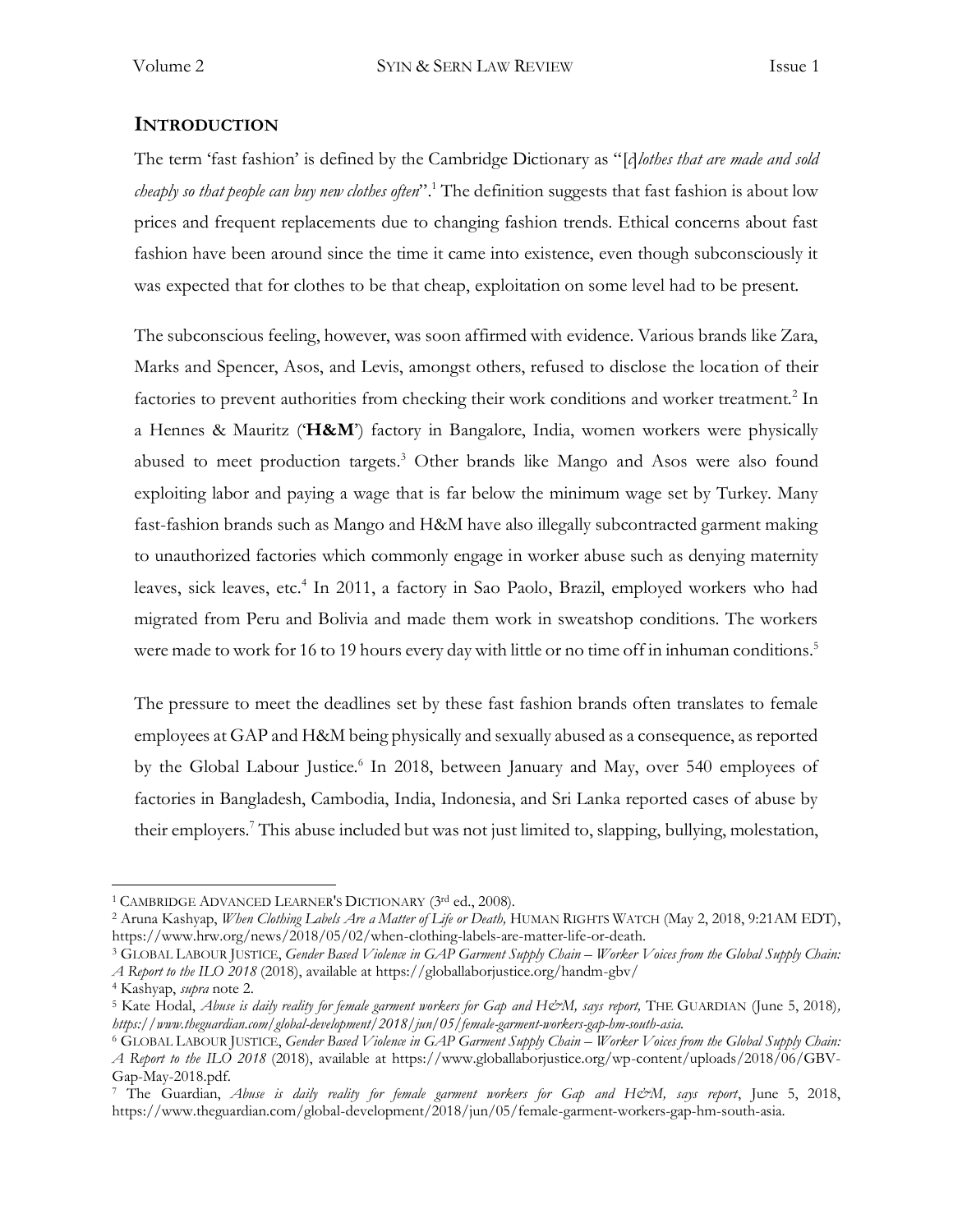# Fast Fashion, Human Rights, And Trade: Towards Creating a Human Rights Centric Fashion Through Trade Law

and rape. There were also instances of forced overtime and denial of bathroom breaks for women.<sup>8</sup> All of this is a consequence of the supply chain model of fast fashion which sets unreasonable production targets which lead to unpaid overtime in extreme pressure situations.<sup>9</sup> Such instances of labor abuse are common in fast-fashion brands' factories as the capitalistic need of maximum production with minimum resources takes away from paying heed to human rights and labor regulations, witnessed by the instances discussed earlier. Therefore, in this pursuit of profit maximization, these brands ignore international law standards of human and labor rights, which ultimately adversely affects the workers who are already vulnerable owing to unequal power positions.

Therefore, the fast fashion industry, owing to its capitalistic need to focus on mass production often ignores the human rights of those who are employed in the manufacturing of such apparel. This essay argues that international trade cannot take place in a manner that derogates the basic human rights of those workers who are involved in factory-level production. The fast fashion industry is specifically focused on, owing to many recent incidents of gross human rights violation and exploitation of workers employed by international brands in this industry, as discussed in the examples cited earlier.

This essay, therefore, advocates for a position where there are trade restrictions on those products which are a result of human rights violations. This is because absolutist claims that focusing singularly on the right to trade in isolation is problematic, as trade liberalization has harmful effects on human rights.<sup>10</sup>

While it is true that this would seem to be a rather imperialist restriction on free trade, such restrictions are reasonable and justifiable, $^{11}$  as the essay aims to elucidate moving ahead.

<sup>8</sup> *Id.* 

<sup>9</sup> *Id.* 

<sup>10</sup> Lorand Bartels, *Trade and Human Rights* in OXFORD HANDBOOKS ONLINE 573 (Oxford University Press, 2018).

<sup>11</sup> General Agreement on Tariffs and Trade, October 30 1947, 61 Stat. A-11, 55 U.N.T.S. 194 (henceforth GATT) art. XX.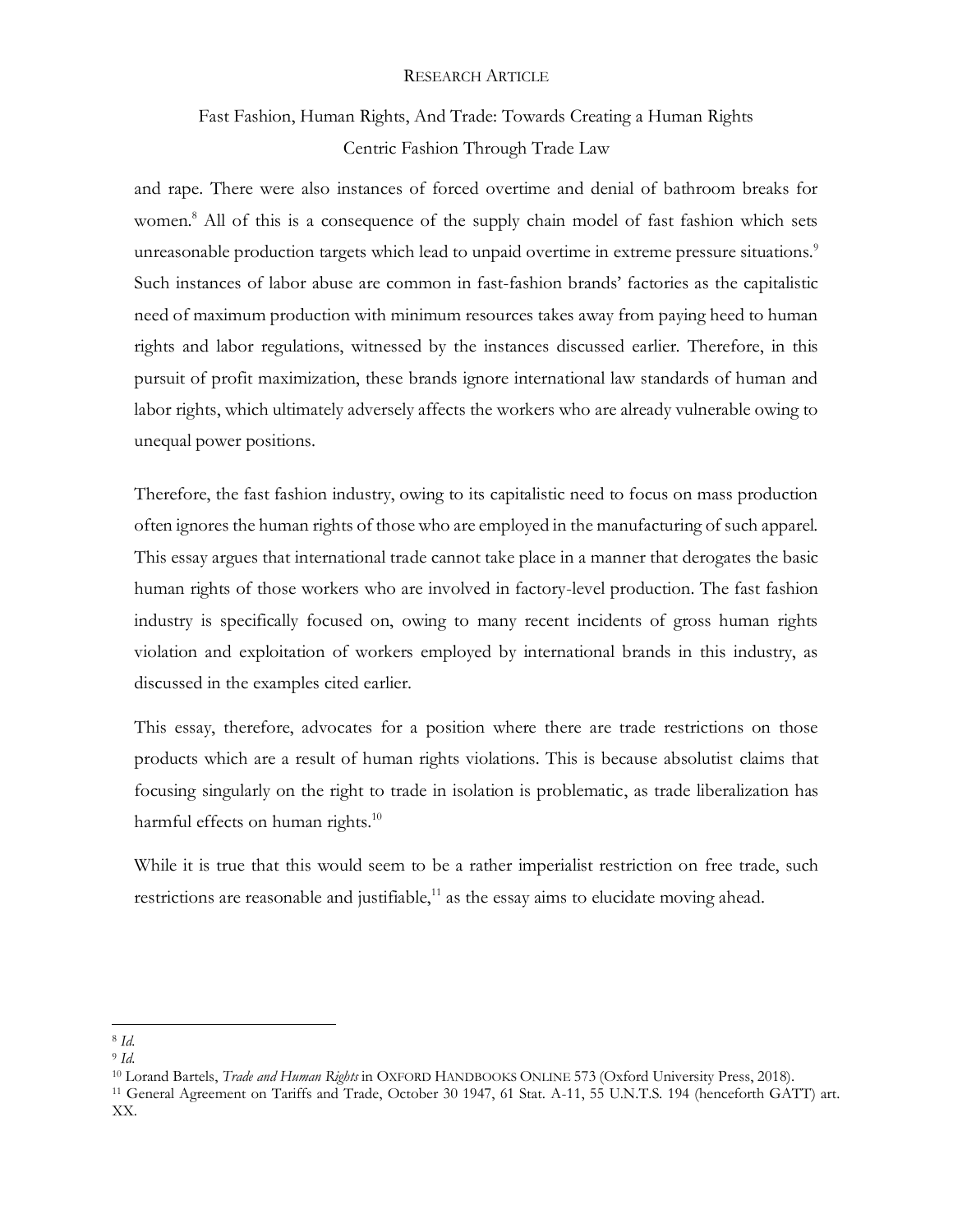## **A BRIEF OVERVIEW**

In Part I of this essay, we will propose two alternative measures that seek to protect the human rights of workers employed in fast fashion factories. We will briefly explain the two measures and the objective that they seek to meet. In Part II, we will test the viability of the measures by testing them against the international trade law framework, specifically the General Agreement on Tariffs and Trade, 1947 (GATT) and the Technical Barriers to Trade (TBT) Agreement. This discussion will be aided by drawing from the cases of *United States – Measures Concerning the Importation, Marketing and Sale of Tuna and Tuna Product<sup>12</sup>s* (henceforth, *US Tuna-II)* and *European Communities – Measures Prohibiting the Importation and Marketing of Seal Products* (henceforth, *EC Seal*).<sup>13</sup>

Briefly, the first approach seeks to impose upon all international fast fashion brands, the need to use a safety label.<sup>14</sup> This label would carry the note that the product that is it placed upon was not produced in a setting of human rights violation or is not a result of workers' exploitation and human rights violation. Those products that do not carry this label, would, therefore, be outcomes of production under exploitative conditions. In this manner, consumers would be informed of the product they are purchasing, and under what conditions it was manufactured. The second approach would consider countries imposing a ban on products that are manufactured by brands under exploitative conditions. Therefore, if a scarf is manufactured by fast fashion brand "Z" under conditions that violated human rights, it would not receive a safety label but would be placed on the market, under the first method. However, under the second approach, the said scarf would just not be placed for sale in any country, including the one it was manufactured in.

We will discuss these approaches in detail subsequently.

<sup>12</sup> Report of the Appellate Body, *United States – Measures Concerning the Importation, Marketing and Sale of Tuna and Tuna Product* (May 16, 2012 adopted on June 13, 2012) (henceforth, *US Tuna-II*).

<sup>13</sup> Report of the Appellate Body, *European Communities – Measures Prohibiting the Importation and Marketing of Seal Products,* (May 22, 2014, adopted on June 18, 2014) (henceforth, *EC-Seals)*.

<sup>14</sup> This Measure-Is very similar to the one in *US Tuna-II* and is based around it.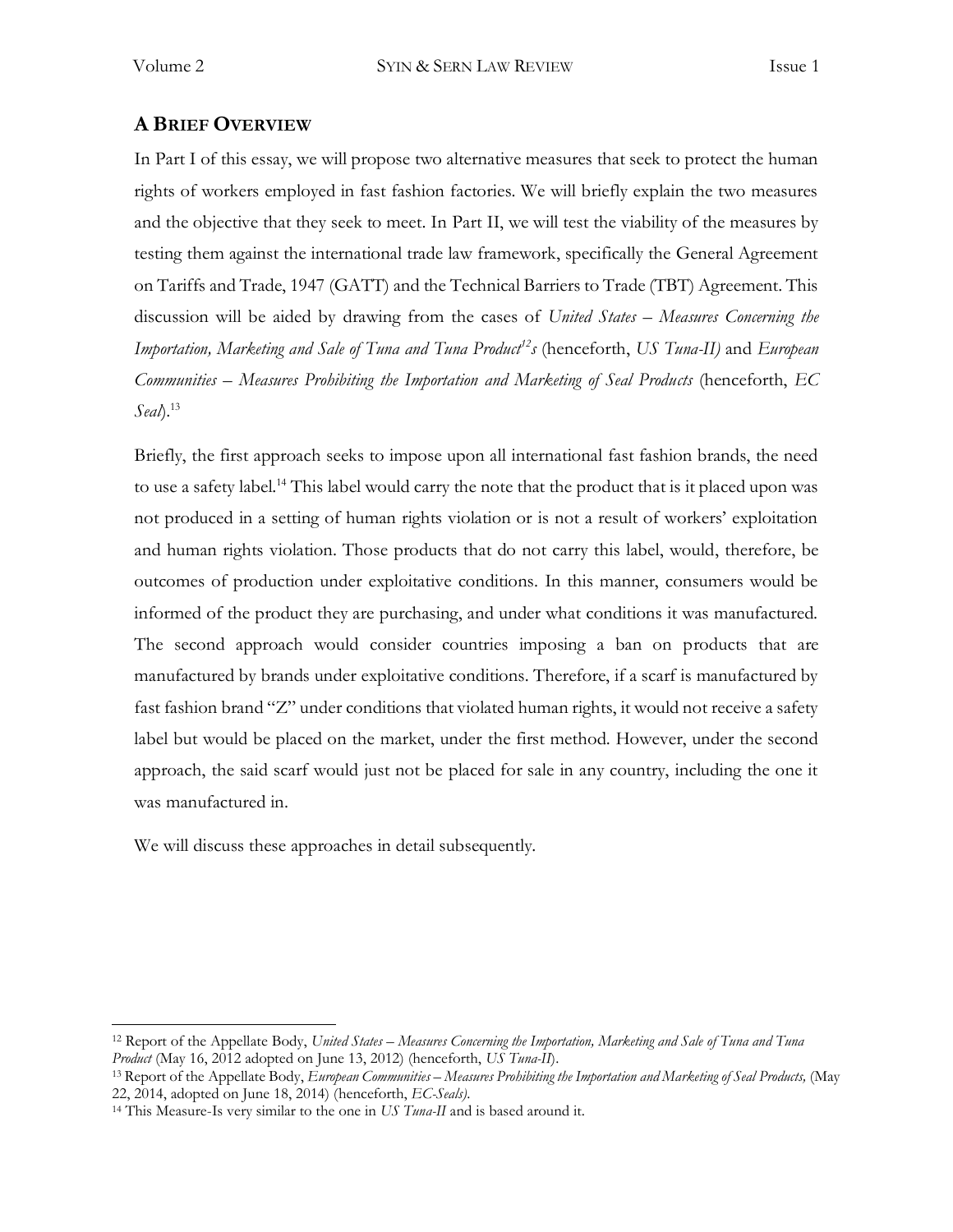Fast Fashion, Human Rights, And Trade: Towards Creating a Human Rights Centric Fashion Through Trade Law

### **MEASURES PROPOSED**

In furtherance of our discussion above, the following two alternative measures are proposed.

**Measure-I-** Under this method, all products that are either domestically manufactured or imported from fast fashion brands in other countries, which are produced under favorable factory working conditions, and have not been manufactured by exploiting workers and impinging on their human rights, will carry a 'human rights friendly' label. Any product that has been manufactured under exploitative conditions will not carry this label.

A standard must be developed to determine what constitutes non-exploitative treatment, in consonance with the human rights of workers. This may be done by relying on various human rights declarations and treaties such as the Universal Declaration of Human Rights (UDHR), International Covenant on Civil and Political Rights (ICCPR), International Covenant on Economic, Social and Cultural Rights (ICESCR), among others.<sup>15</sup>

**Measure-II-** All countries must stop the import and sale of products that are manufactured by fast fashion brands under conditions of worker exploitation and violation of human rights. So, any product that is a result of such exploitation will not be placed in the country's market.

Standards must be developed to determine was constitutes non-exploitative treatment of workers. For this, a special treaty may be drafted, which must be compulsorily signed and ratified by all countries. This is to ensure stringent enforcement and to make sure that this is not just another human rights treaty that countries can follow using their discretion.

**The objective of Measures I and II –** The measures are presented to ensure that products of international fast fashion brands that are made under exploitative and human rights violative conditions are not sold in the national market of a country to protect the public morals of the country. The Public moral in question would be ensuring the human rights of workers.

Therefore, the measures seek to ensure that only those products which are not made under such conditions (human rights friendly products) are sold in the market. This can be achieved through

<sup>15</sup> UDHR, December 10, 1948, 17 A (III) art. 23-25; ICCRP, December 16, 1966, 2200A (XXI) art. 10(1); ICESCR, December 16, 1976, 2200A (XXI) art. 10.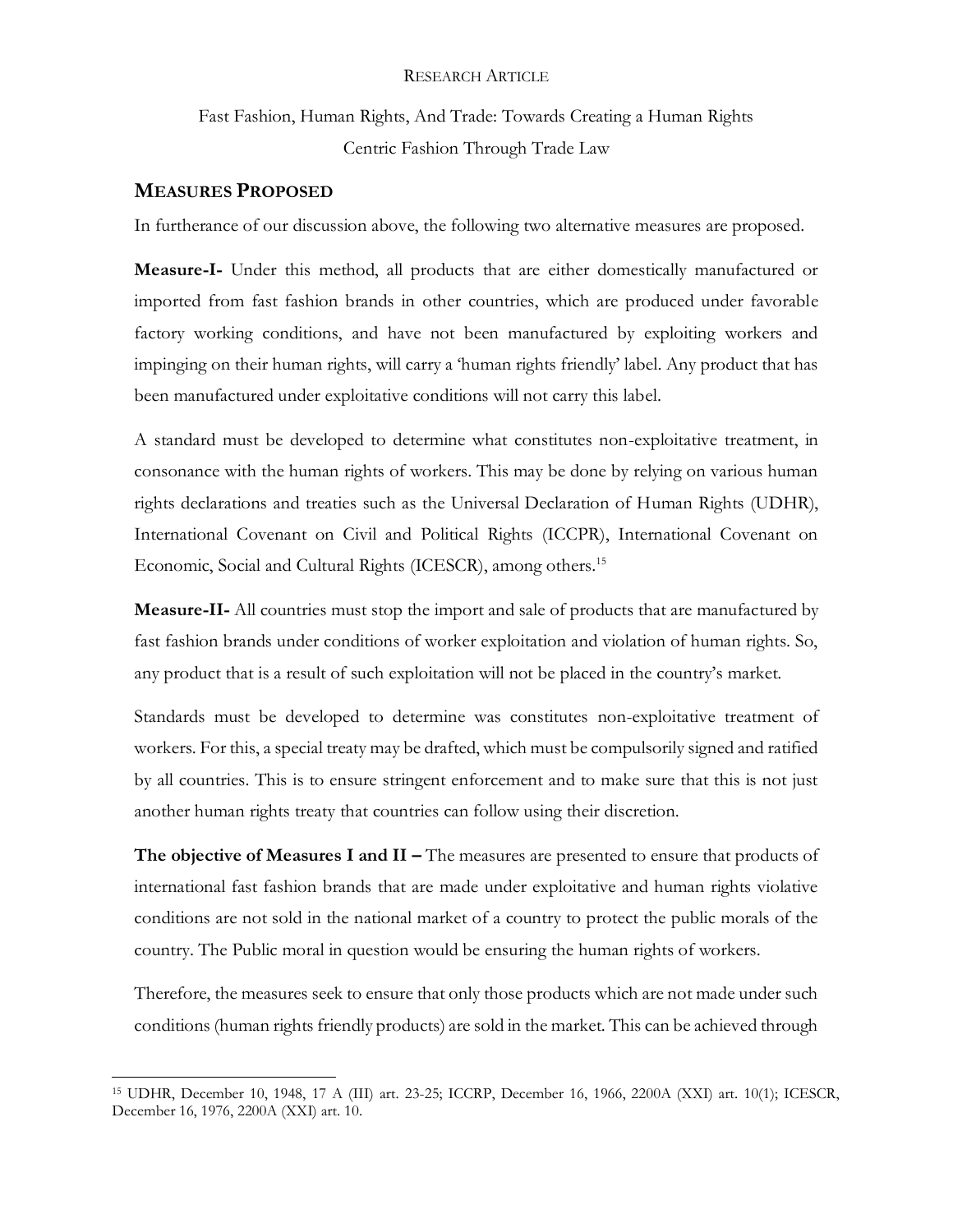Measure-I by reducing the global demand for such products to some extent. Measure-II seeks to achieve this objective by appealing to the consumers' conscience and allowing them to decide whether they want to purchase a product that was made through human rights violations. As awareness of this increases, the demand for those products resulting from exploitation may decrease, and manufacturers will be compelled to adopt more sustainable means of production.

## **METHODOLOGY ADOPTED**

This essay seeks to test the validity of these measures against the international trade law framework.<sup>16</sup> For this purpose, we will specifically be considering two Appellate Board decisions in *US Tuna-II* and *EC Seal*. This is because the measure in *US Tuna-II* resembles Measure-I and that in *EC Seals* is similar to Measure-II.

In *US Tuna*, the United States placed a measure such that only those tuna products, that were procured without hurting dolphins would receive a dolphin-safe label, while those products that are not eligible for such a label would not.<sup>17</sup> The Appellate body decision, in this case, will be used to guide the analysis of this essay concerning Measure-I.

In *EC Seals*, a measure similar to Measure-II was put in place by the European Union (EU) such that those products that were made by commercially hunting seals would be banned from being placed in the EU market as this was against the public morals of the EC community.<sup>18</sup> Since the nature of this ban is similar to the one proposed in Measure-II, this will guide our analysis of Measure-II.

## **THE HUMAN RIGHTS FRIENDLY LABEL – MEASURE-I**

Measure-I seeks to implement a worldwide safety label measure to ensure that products that were made under ethical working conditions have a 'human rights friendly' label, thus separating them from products that were made by exploiting labor under unfavorable working conditions.

The labeling measure was pioneered by the US in the 1990s during the *US Tuna-II* case which allowed for a 'dolphin safe' label to be marked on tuna cans that were acquired through the methods specified to obtain the 'dolphin safe' label. To qualify for the label, the tuna ships

<sup>16</sup> International Trade Law Framework, including the GATT, Technical Barriers to Trade (TBT) agreement, etc.

<sup>17</sup> *U.S Tuna- II,* ¶5.1.

<sup>18</sup> *Id.,* at ¶4.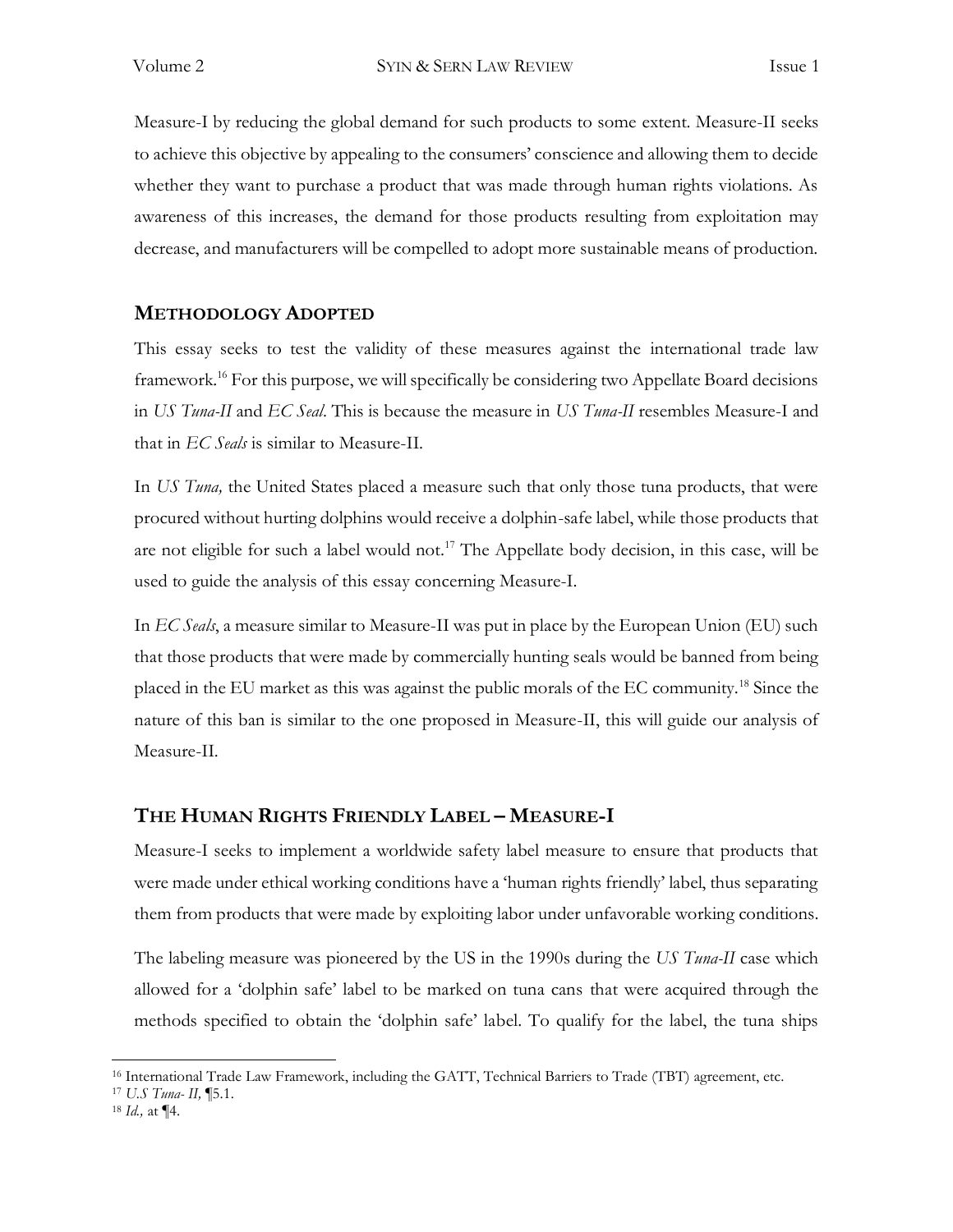# Fast Fashion, Human Rights, And Trade: Towards Creating a Human Rights Centric Fashion Through Trade Law

needed to have observers on board to confirm that the fishing methods being used were the same as those specified by the label.<sup>19</sup> This measure focused on the Eastern Tropical Pacific (ETP) part of the ocean and tuna caught outside that could be labeled as 'dolphin safe' regardless of compliance with the measure.<sup>20</sup>This measure was challenged on various grounds including under Article 2.1 of the TBT as well as under the GATT.

Article 2.1 of the TBT Agreement states that concerning technical regulations, products imported from the territory of any Member country shall not be treated less favorably than like products of national origin and like products originating in any other country.<sup>21</sup> A technical regulation is a document consisting of product characteristics, related processes, and production methods, mandatory compliances, etc.  $^{22}$  For a measure to be inconsistent with this article, the three following conditions must be present i) the measure must be technical regulation within the meaning of Annex 1.1 to the TBT Agreement; ii) the imported products must be "like" the domestic product and products from other countries; iii) the imported products must be treated less favorably than that like domestic products and like products from other countries.<sup>23</sup>

Before we delve into an analysis of this, we must address the potential extra-territorial impact of this measure. Indeed, this measure might have an impact on the trade and exports of other countries which do not subscribe to human rights friendly working conditions. However, this extra-territorial reach of Measure-I can be justified by the *erga omnes* requirements of a country. *Erga Omnes* translates to 'towards all'.<sup>24</sup> In the context of international law, this is a term for the rights and obligations that are owed to all states.<sup>25</sup> Therefore, some common standards are shared by the international community, and it is the obligation of states to ensure these. Instances of these shared standards are the prevention of genocide, slavery, etc.<sup>26</sup> These *erga omnes* obligations of a state are towards the international community and, therefore, all states

<sup>19</sup> *Id.,* ¶5.15.

<sup>20</sup> *Id.,* ¶5.2.

<sup>21</sup> Technical Barriers to Trade Agreement, 1868 U.N.T.S. 120 (henceforth, TBT), art. 2.1.

<sup>22</sup> TBT, annexure 1.1.

<sup>23</sup> *US-Tuna II*, ¶202. *See*, Appellate Body Report, *United States — Measures Affecting the Production and Sale of Clove Cigarettes*, (April 4, 2012, adopted on April 24, 2012) ¶87. (Henceforth, *US- Clove Cigarettes*).

<sup>&</sup>lt;sup>24</sup> Malcom Shaw, *Chapter 4*, in INTERNATIONAL LAW (Cambridge University Press, 3rd ed., 2014).

<sup>25</sup> *Id.* 

<sup>26</sup> *Id.*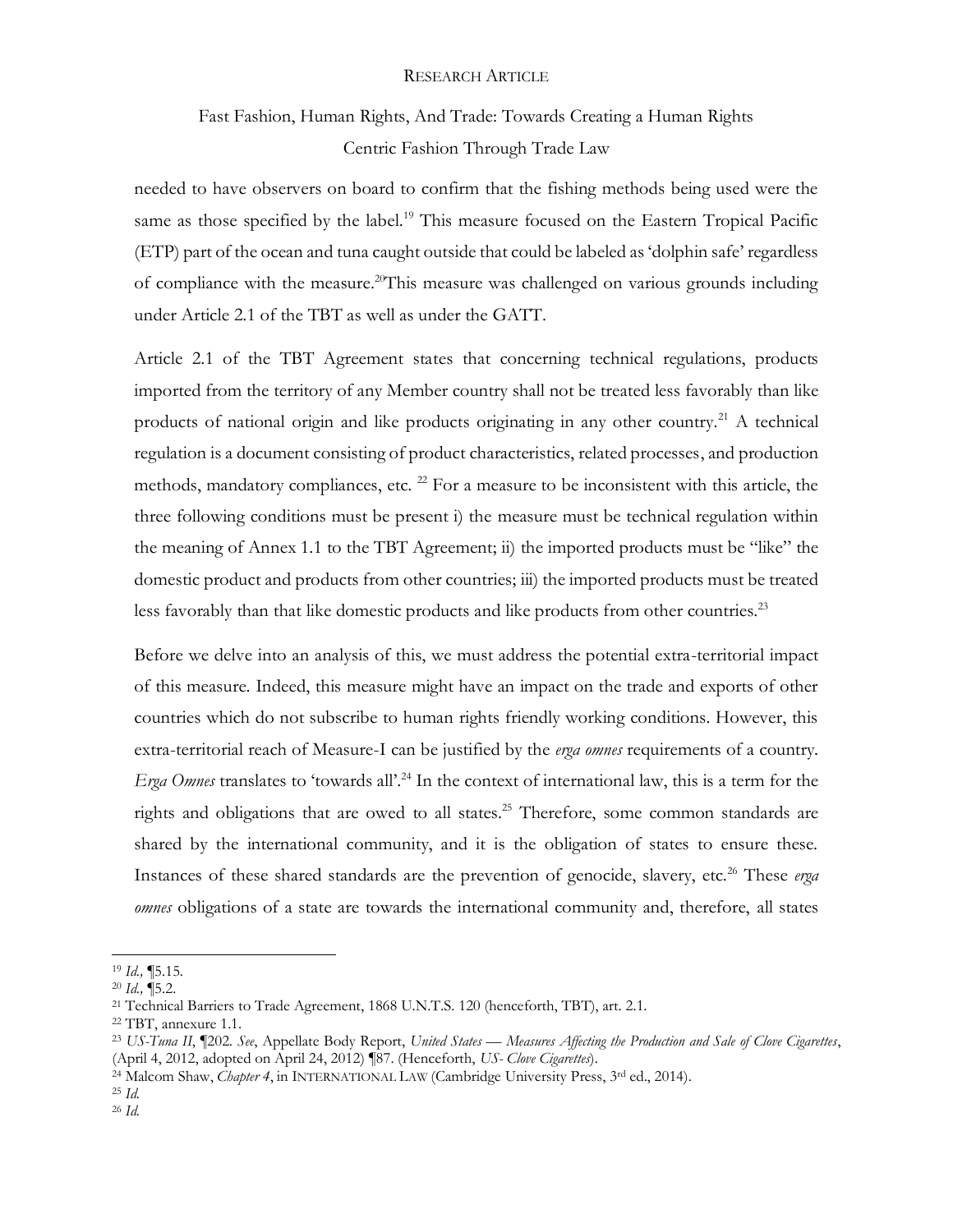have a legal interest in their protection. Human rights obligations are also *erga omnes* obligations.<sup>27</sup> A state seeking to place labels only on products that are manufactured in conditions that violate human rights is consonant with that states' *erga omnes* obligations towards individuals who are exploited, regardless of which country this takes place in.<sup>28</sup>

Measure-I shall be now analyzed by using the criteria set by *US Tuna*- *II* to see if it is violative of Article 2.1 of the TBT Agreement.

### **5.1 Is Measure-I a Technical Regulation?**

Annex 1.1 defines technical regulation as a document that deals with issues like labeling and marking requirements of a product, and it must apply to an identifiable group of products, it must lay down characteristics of the said product, and compliance with these characteristics must be mandatory.<sup>29</sup>

Measure-I applies to an identifiable group of products, i.e., fast fashion products as identified and characterized by the Cambridge Dictionary. Since Measure-I is about labeling, it lays down the characteristics of the product. For mandatory compliance, it may be argued that since compliance with the measures is not necessary for a product to be placed in the market, it only guides whether or not the product receives a label.<sup>30</sup> This was held in a separate opinion of a Panel member according to whom, since dolphin-safe label regime was not a mandatory requirement, the measure was not a technical regulation.<sup>31</sup> The same argument can be made in the case of Measure-I, where compliance is not necessary for the fast-fashion product to be placed in the market, but only to procure the human rights friendly label. If this were to be followed, Measure-I would not constitute a technical regulation for not meeting the third criteria and the question of violating Article 2.1 of the TBT would not arise and Measure-I would be valid.

However, the Appellate Body in *US Tuna-II* said that the measure prescribed exhaustive conditions that were necessary to claim dolphin safety.<sup>32</sup> Therefore, even though the label was

- <sup>29</sup> *US-Tuna II, ¶*183.
- <sup>30</sup> *Id.,* ¶12.
- <sup>31</sup> *Id., ¶* 180.
- <sup>32</sup> *Id.*

<sup>27</sup> *Id.* 

<sup>28</sup>Yoram Dinstein, *The Erga Omnes Applicability of Human Rights* 30 ARCHIV DES VÖLKERRECHTS 1(1992).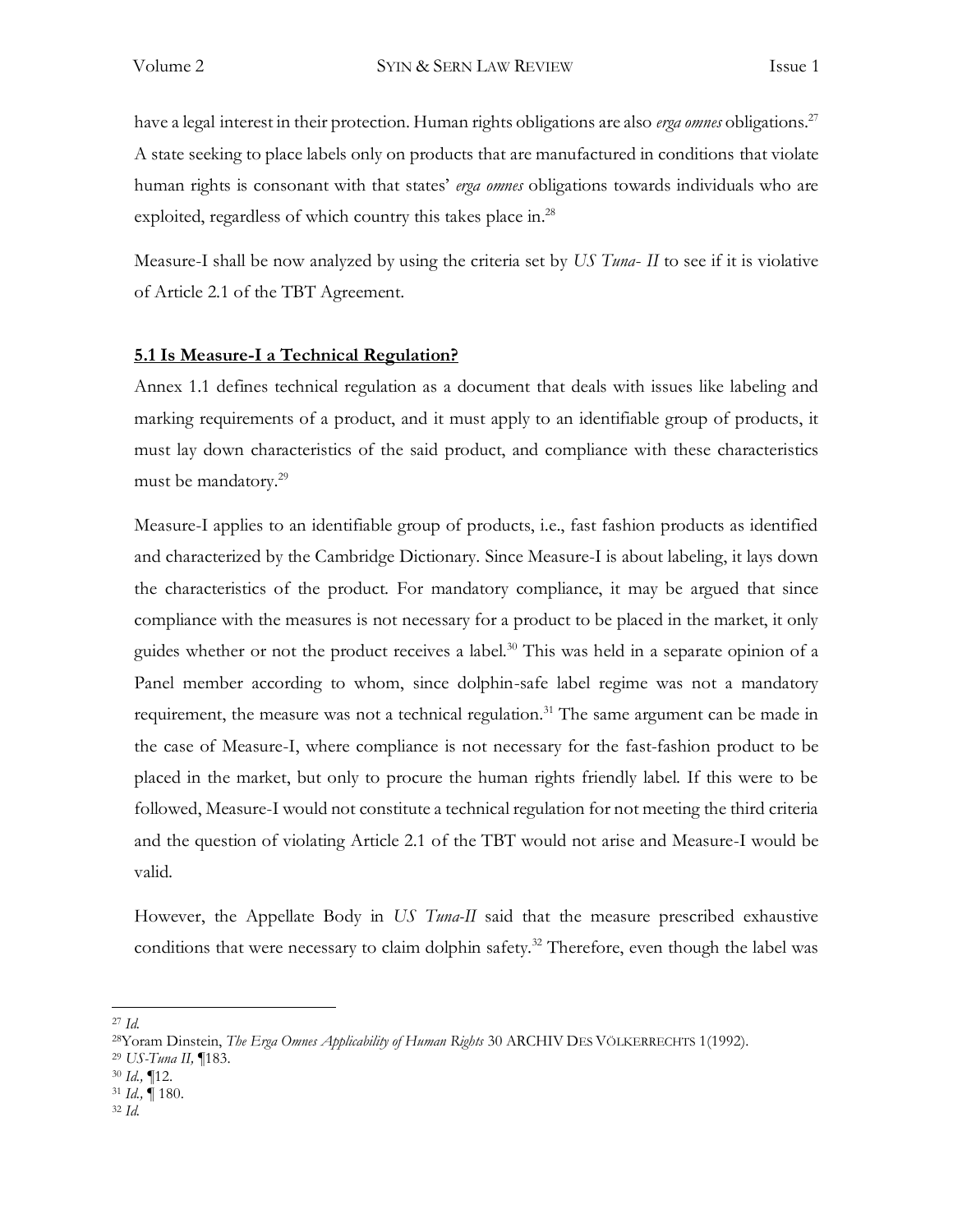# Fast Fashion, Human Rights, And Trade: Towards Creating a Human Rights Centric Fashion Through Trade Law

not mandatory for the products to be placed in the market the Appellate Body ruled that the measure was a technical regulation by relying on *EC-* Sardines. They stated that the ability to sell or the legality of selling a product without using a label is not a determinative factor while checking if a measure is a technical regulation. <sup>33</sup> This conclusion was arrived at by relying on the fact that only those sardines which contained a particular spice were given the label of "preserved sardines" while those that did not use this spice could still be sold but under some other appellation.<sup>34</sup> However, this conclusion is erroneous as the *EC Sardines* case itself laid down the condition of the technical regulation being mandatory. It clearly states that the third condition for a measure to be a technical regulation is that it must be mandatory.<sup>35</sup>

There is also an argument that EC- Sardines is not applicable in US-Tuna II because in the former case, using a particular ingredient was 'intrinsic' to the product being called 'preserved sardine'. However, in US-Tuna, this was not the case as being dolphin-safe was not 'intrinsic' to the Tuna and it could still be sold in the market regardless of the label. This argument is misinformed for the reason that it tries to co-relate how intrinsic-ness of the product characteristic to the measure being mandatory. These, however, are two separate conditions laid down in *EC-Sardines*. According to this case, the product characteristics must be intrinsic to or related to the product,<sup>36</sup> and, compliance must also be mandatory.<sup>37</sup> Therefore, if the argument is that the dolphin-safe label is not an intrinsic part of the Tuna, then it stops being a technical regulation at that point itself.

Therefore, Measure-I is not a technical regulation and would not attract scrutiny under Article 2.1 of the TBT Agreement.

<sup>33</sup> *Id., ¶* 198.

<sup>34</sup> *Id.*

<sup>35</sup>*European Communities–Trade Description of Sardines,* (26 September, 2002, adopted on 23 October, 2002) *¶* 176 (henceforth, *EC-Sardines)*. <sup>36</sup> *Id.*

<sup>37</sup> *Id.*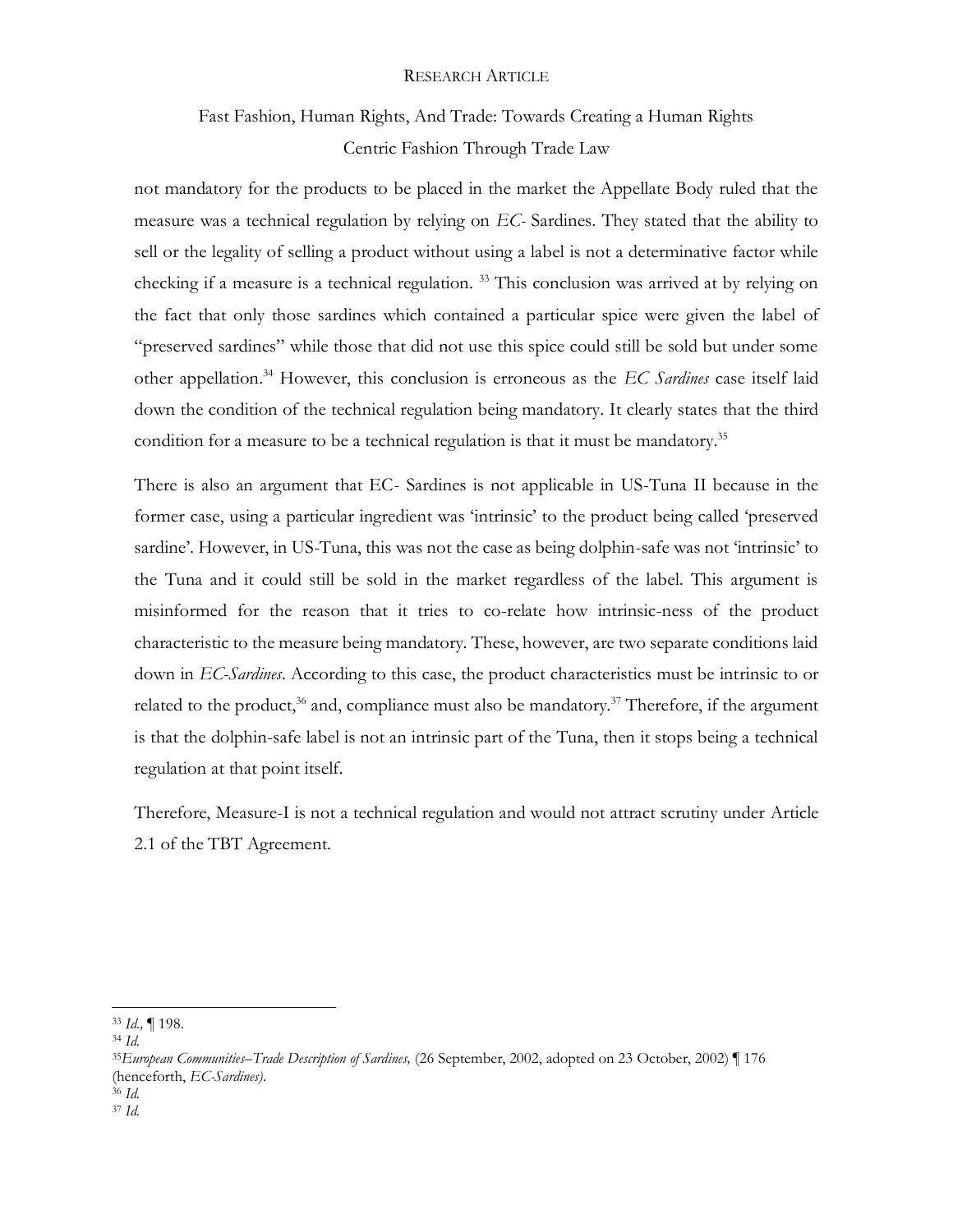#### **5.2 Are the Imported Products Like the Domestic Products in Measure-I?**

The criteria to establish likeness under Article 2 of the TBT is similar to that under Article III of the GATT.<sup>38</sup> This means that some indicators of likeness are properties of the product, end uses, competitive relationship between the products, consumer's taste, etc.<sup>39</sup> However, another important criterion to determine if two products are, in fact, like is to look at their processing and production methods.<sup>40</sup> This means that even if the end product is the same, they can have different methods of production and processing. This is known as a non-product-related process and production method (NPR-PPM).<sup>41</sup> However, there are different views on whether NPR-PPMs are a legitimate basis for distinguishing products.<sup>42</sup> Therefore, it is possible to deem the products unlike if the method of production used is different. This must, however, be determined on a case-to-case basis.<sup>43</sup>For instance, in the case of Measure-I, only those products that are made under human rights friendly conditions are given the label. Therefore, there are two methods of production, one, that is sensitive to the human rights of workers, and one that relies on worker exploitation. Therefore, it can be argued that the NRP PPM, in this case, is different, and the products are unlike, and therefore, Measure-I is not inconsistent with Article 2.1 of the TBT.

#### **5.3 Are the Imported Products Treated Less Favourably than Domestic Products?**

There is a two-step analysis to assess whether a measure gives less favorable treatment to imported products than other like goods, i) the measure modifies market conditions to the detriment of imported products, as against domestic ones, and (ii) whether the measure is exclusively responsible for the detrimental impact.<sup>44</sup>

Unlike *US Tuna-II* which was disputed because the laws set for the 'dolphin-safe' label applied to only the ETP, Measure-I is applicable worldwide, and for any fast-fashion brand to have

<sup>38</sup> WTO ANALYTICAL INDEX, *TBT Agreement – Article 2 (Jurisprudence)*, 9. https:// www.w

to.org/english/res\_e/publications\_e/ai17\_e/tbt\_art2\_jur.pdf.

<sup>39</sup> *US – Clove Cigarettes*, ¶107-112, 121-160.

<sup>40</sup> World Trade Organization, *WTO rules and environmental policies: key GATT disciplines*, available at https://www.wto.or g/english/tratop\_e/envir\_e/envt\_rules\_gatt\_e.htm.

<sup>41</sup> *Id.* 

<sup>42</sup> John Polak, *Trade as an Environmental Policy Tool? GEN, Ecolabeling and Trade*, WTO PUBLIC SYMPOSIUM CHALLENGES AHEAD ON THE ROAD TO CANCUN 5 (2003).

<sup>43</sup> See, *European Communities — Measures Affecting Asbestos and Products Containing Asbestos* (September 18, 2000, adopted on 5 April, 2001).

<sup>44</sup> *US- Tuna II*, ¶7.2.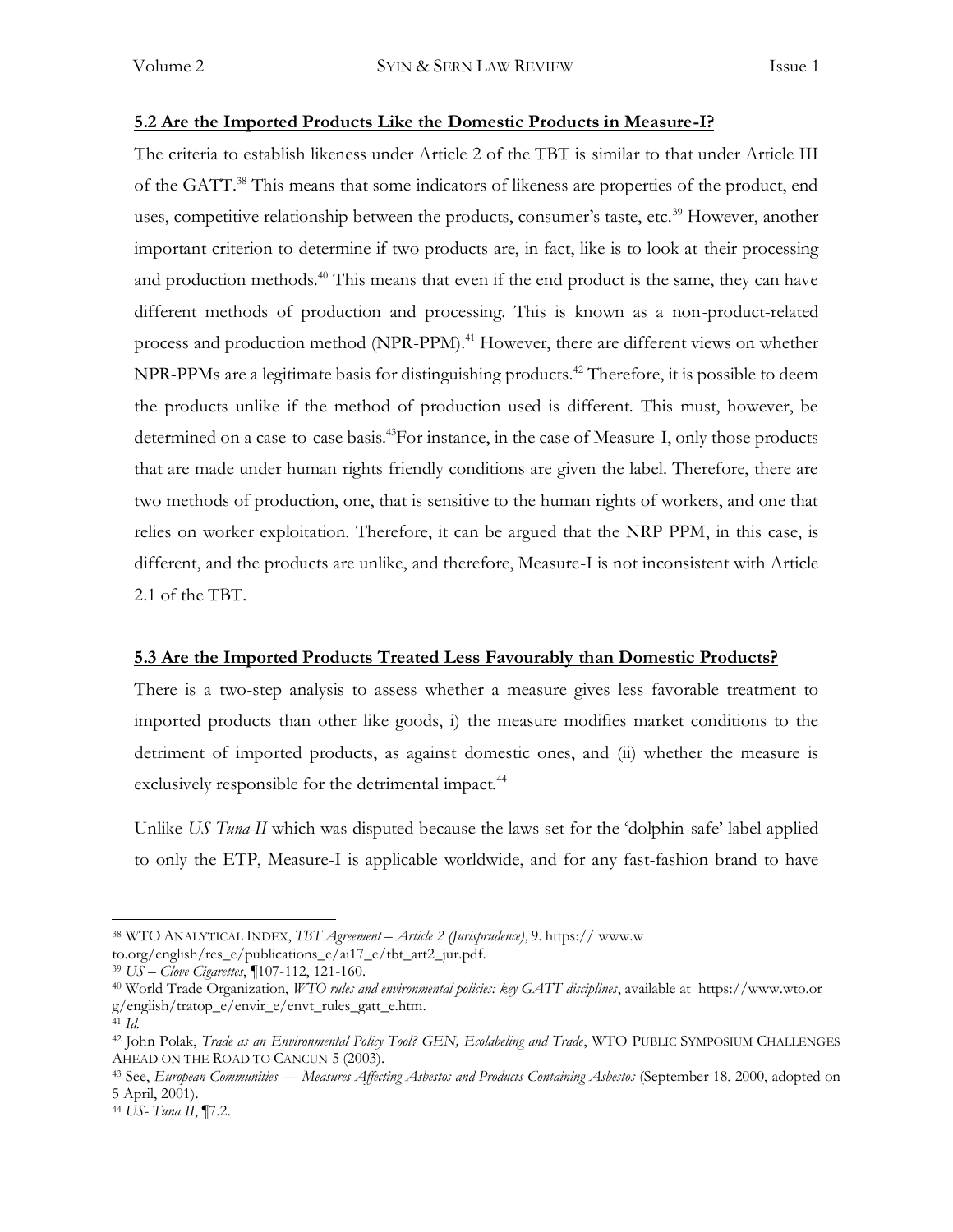## Fast Fashion, Human Rights, And Trade: Towards Creating a Human Rights Centric Fashion Through Trade Law

access to the 'human-rights friendly' label, they have to meet the requirements set by the label. Hence, the proposed measure does not modify the conditions of competition to the detriment of imported products because the garments produced in the country and outside are subjected to the same requirements to have access to the 'human-rights friendly' label.

The above analysis proves that Measure-I is not violative of Article 2.1 of the TBT Agreement and therefore, is a valid measure that can be implemented in trade law. In *US Tuna-II,* the measure was also challenged on grounds of not being justified by Article XX of the GATT.<sup>45</sup> The next section of this essay specifically deals with this provision, and the arguments and discussion in that section would apply to Measure-I as well.

Based on our analysis*,* there is a strong case for Measure-I being a viable option to ensure human rights protection in the international trade law framework. However, we must be cognizant of the fact that Measure-I proposes a labeling regime, meaning that even those products that do not conform to human rights standards would be placed in the market, just without a label. While this does make the consumer aware of the conditions under which the product was made, it is possible and likely that the consumer still opts for a non-labeled product. Considering the exponential sales of fast fashion brands such as H&M, this inference is all the more acceptable.

Therefore, while this measure might lower the demand for products made under exploitative conditions, it does not prevent such human rights violations from taking place. In light of this, let us consider our other alternative Measure-II, which proposes a complete ban on fast fashion products made under exploitative conditions.

### **A BAN – MEASURE-II**

Article XX of the GATT 1947 carves out justifications or reasonable restrictions to free trade.<sup>46</sup> These include those restrictions which are necessary to protect public morals,<sup>47</sup> human, animal, plant life, and health,<sup>48</sup> among others. Measure-II advocates that countries ban fast fashion

<sup>45</sup> *Id.,* ¶7.2.

<sup>46</sup> GATT, art. XX.

<sup>47</sup> GATT, art. XX (a).

<sup>48</sup> GATT, art. XX (b).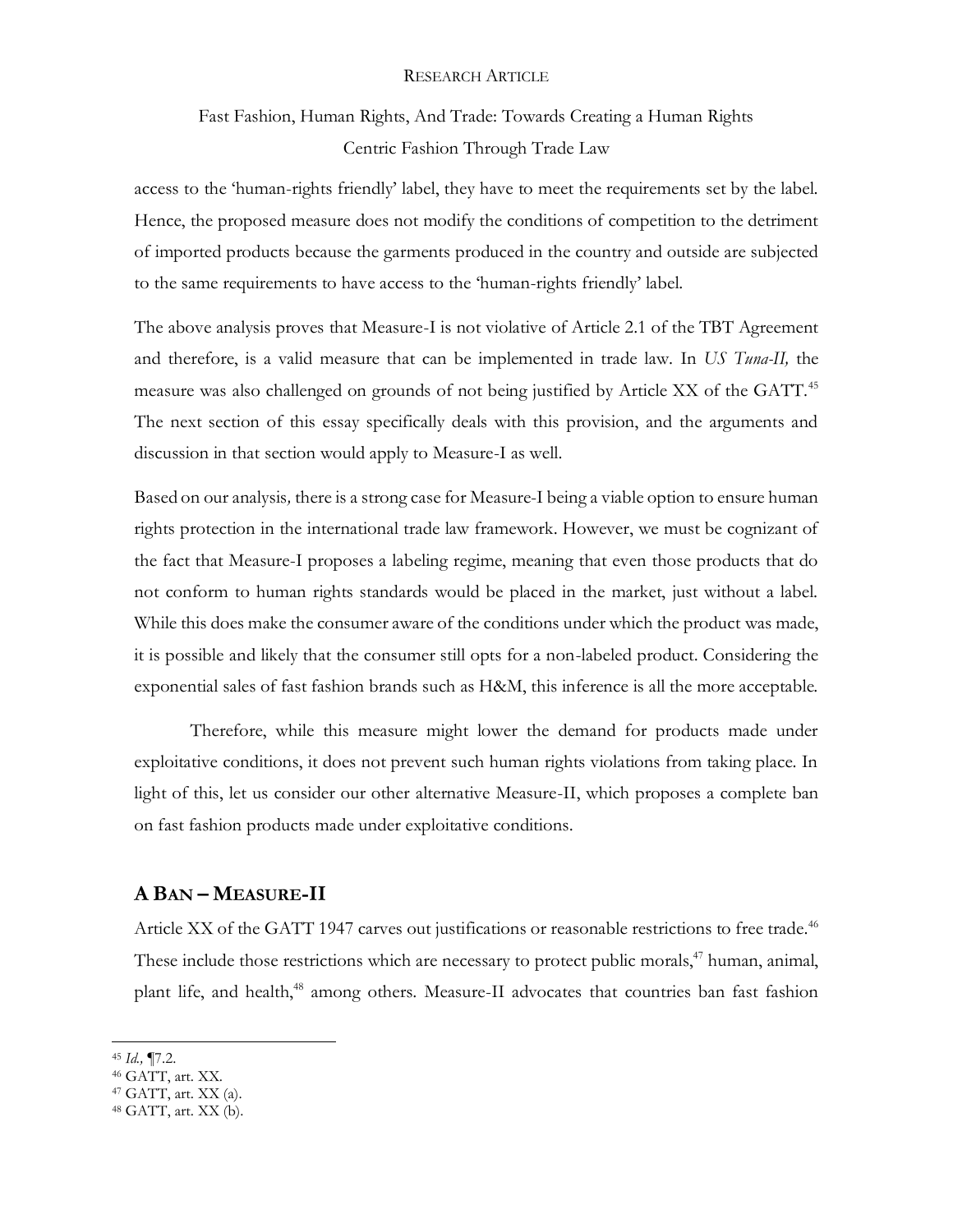products that are made by violating the worker's human rights. This indeed places restrictions on free trade as it not only bans the sale of domestically manufactured fast fashion products that were made by labor elaboration but also bans the import of such products from other countries. This restricts trade under Article XI of the GATT that seeks to eliminate any restrictions on importation.<sup>49</sup>

This essay, however, argues that restriction can be justified under Article XX(a) of the GATT that allows restrictions that are necessary to protect public morals.<sup>50</sup> Public morals are standards of wrong or right conduct that are to be maintained by, or on behalf of a country or community.<sup>51</sup>

A two-level test has been formulated to determine if the justification of public morals can be applied. Firstly, it must be checked whether such a measure is designed to protect public morals.<sup>52</sup>Secondly, a necessary analysis must take place, i.e., whether the measure is necessary to protect the said public moral.<sup>53</sup>

This essay argues that the protection of human rights is a part of the morals held by various countries and communities. This may be established through various countries being parties to human rights treaties, the prevalent state practice, and the *erga omnes* obligations of a country. Let us consider these.

### **6.1 Parties to Human Rights Treaties**

As of 2020, the ICESCR has 171 parties, the ICCPR, has 173 parties and all members of the United Nations are parties to the UDHR.<sup>54</sup>These are all treaties that seek to protect human rights. The fact that so many countries are parties to these treaties means that these countries realize the value and importance of human rights and are committed to their protection. Therefore, it can be argued that this falls within the standards of right and wrong held by these

<sup>49</sup> GATT, art. XI.

<sup>50</sup> GATT, art. XX (a).

<sup>51</sup> Appellate Body Report- *United States – Measures Affecting the Cross-Border Supply of Gambling and Betting Services* (April 7, 2005, adopted on April 20, 2005) ¶296.

<sup>52</sup> *Id.,* ¶79.

<sup>53</sup> *Id.,* ¶79.

<sup>54</sup> United Nations Treaty Collection, *Multilateral Treaties Deposited with the Secretary-General*, https://treaties.un.org/Pages/ParticipationStatus.aspx?clang=\_en.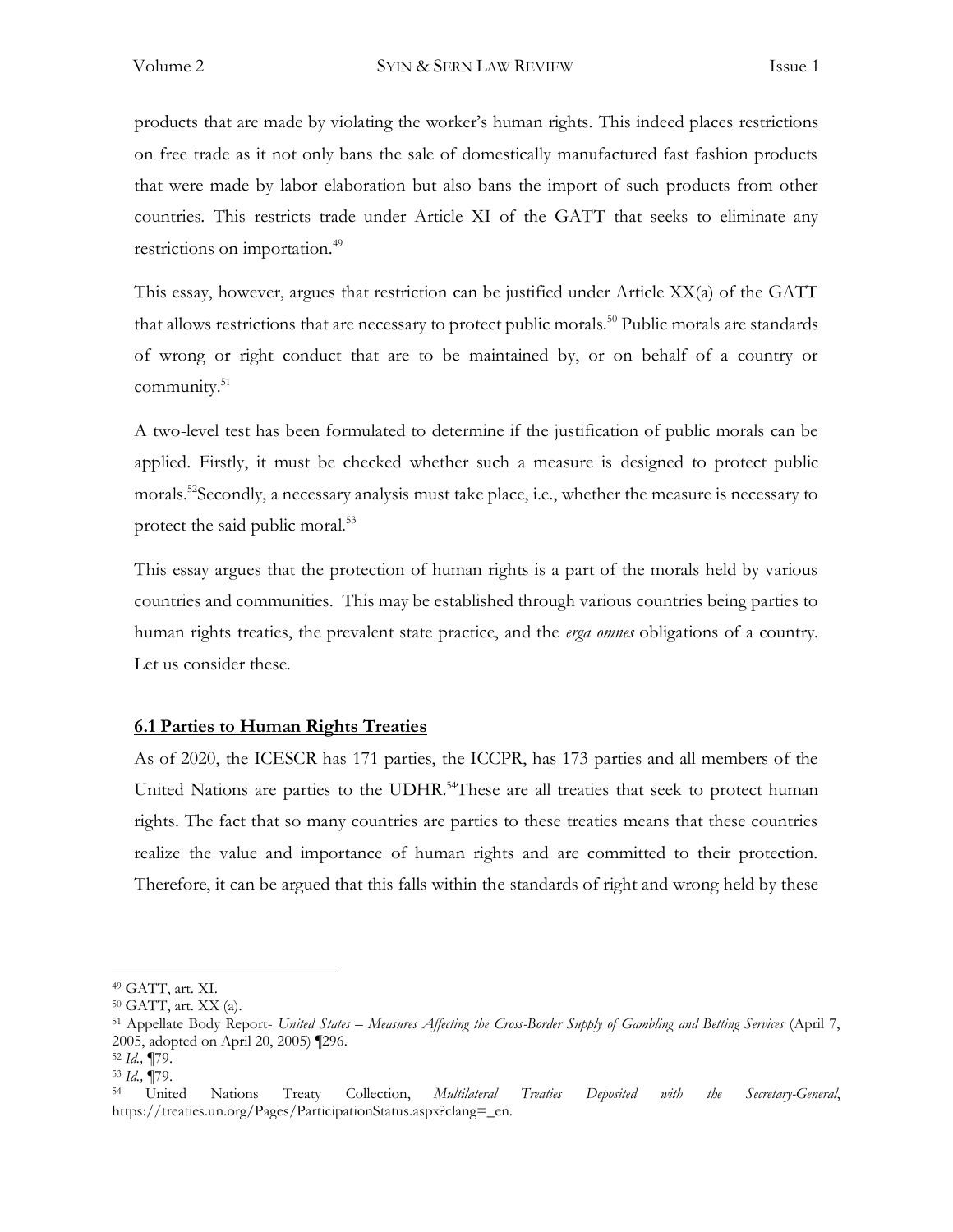# Fast Fashion, Human Rights, And Trade: Towards Creating a Human Rights Centric Fashion Through Trade Law

countries such that human rights violations, which are against the spirit of these treaties are necessarily wrong.

### **6.2 State Practice**

State practice refers to acts by a country with the help of which we can infer if a particular practice is an international custom.<sup>55</sup>The domestic legislature, diplomatic resolutions a country is a party to, etc. are ways of determining state practice.<sup>56</sup> As discussed above, numerous countries are parties to human rights treaties such as the ICESCR and ICCRP, and all members of the UN are UDHR signatories. As these treaties are representative of the diplomatic resolutions that countries are a part of, these show state practice. Therefore, human rights considerations are a part of the state practice of these countries and form what constitutes rights and wrong in the eyes of these countries and communities.

### **6.3 Erga Omnes Obligations**

Finally, let us consider the *erga omes* obligations of a country. *Erga Omnes,* as discussed previously, translates to 'towards all'.<sup>57</sup> Some common standards are shared by the international community (such as prevention of slavery, protection of human rights, etc.), and states should ensure these. Human rights obligations are also *erga omnes* obligations, as previously discussed.<sup>58</sup> A state refusing to trade in products that are manufactured in conditions that violate human rights aligns with that state's *erga omnes* obligations towards individuals who are exploited, albeit in another country.<sup>59</sup> Therefore, since these obligations, including maintenance of human rights standards, are owed towards the international community at large, these form a part of the public morals that are held by a country.

Based on the above analysis, it can be established that the protection of human rights forms a part of public morals.

<sup>55</sup> SHAW, *supra* note 24.

<sup>56</sup> *Id.* 

<sup>57</sup> *Id.* 

<sup>58</sup> *Id.*

<sup>59</sup> DINSTEIN, *supra* note 28.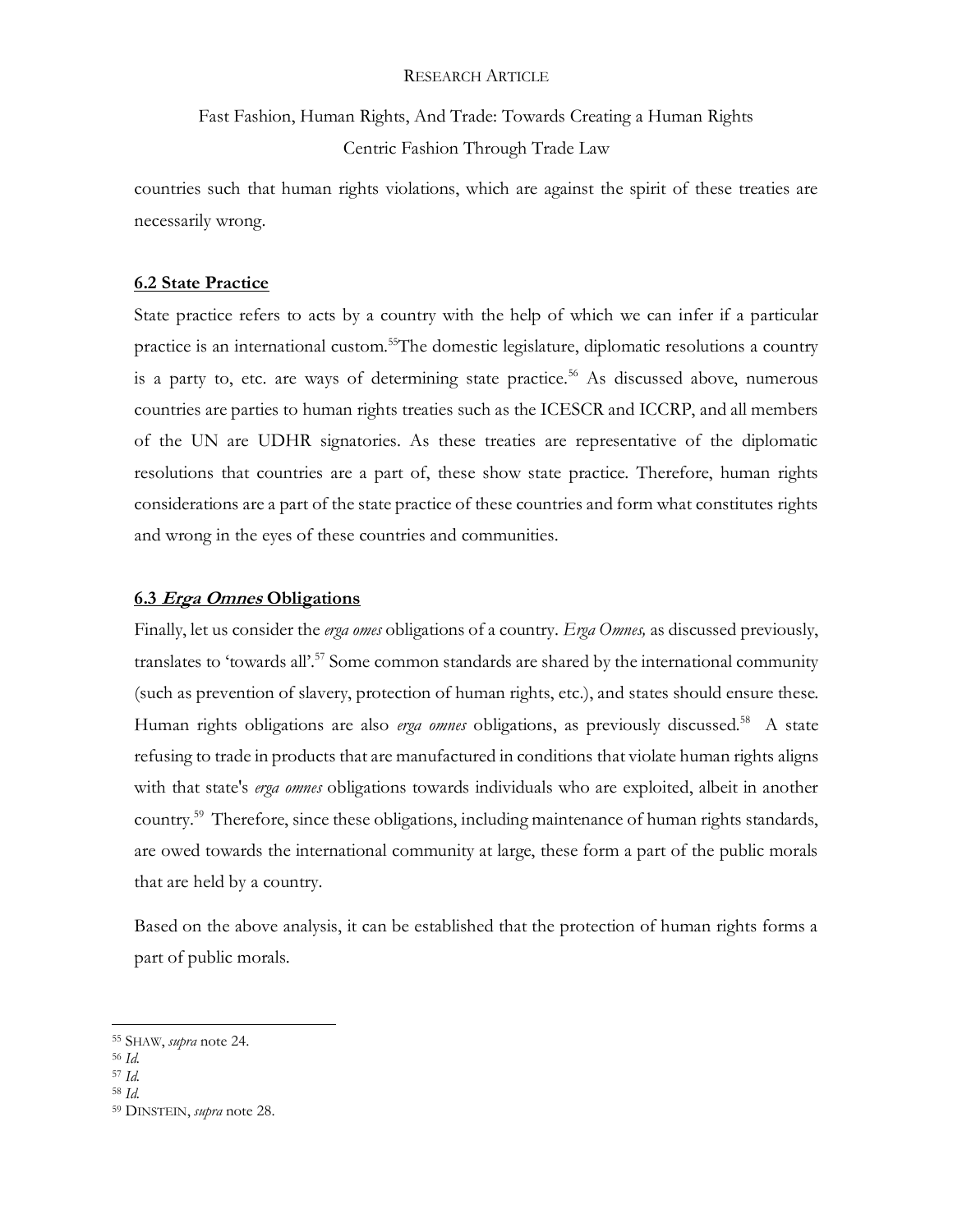### **THE PUBLIC MORALS EXCEPTION**

In a similar instance in *EC Seals,* the public morals exception was used to justify a ban on commercial seal hunting in the European Union (EU). Here, the appellate body held that the killing and hunting of seals was in fact against the morals of the EU by relying on evidence such as government declarations, legislation preventing such hunting, and protests in the EU to stop this practice, etc.<sup>60</sup> Similarly, the human rights protection envisaged in Measure-II of this essay forms a part of public morals which have been depicted through evidence such as international covenants countries, state practice, and *erga omnes* obligations.

Having established that human rights form a part of public morals, let us check if Measure-II passes the two-stage test of Article XX(a) of the GATT as previously discussed.

In the first stage, we must assess if Measure-II is designed to protect the said public moral, i.e., prevention of human rights violation. The objective of this measure, as discussed above, is to ensure that products of fast fashion brands (either domestic or international) that are made under exploitative and human rights violative conditions are not sold in the national market of a country to protect public morals of the country. By imposing a ban on the sale and importation of such products, this objective is achieved. In a similar case in *EC Seals*, the Appellate Body held that the EU's measure of banning importation and sale of seal products was designed to protect the EU community's public moral of seal welfare.<sup>61</sup> Likewise, banning the sale and importation of fast fashion products will protect the public moral of prevention of human rights violations. This, therefore, indicates a relationship between the measure and the protection of public morals.<sup>62</sup>

Now, that the first step has been passed, let us consider the second stage of testing if Measure-II is necessary to protect the public moral of prevention of human rights violation. To establish necessity, three steps must be met, (i) the importance of the value/ moral, (ii) the degree of contribution of the measure towards the achievement of the said public moral, and, (iii) the extent of trade restrictiveness.<sup>63</sup>

<sup>60</sup> *Supra* note 13, ¶2.141.

<sup>61</sup> *Id.,* ¶5.3.2.3.

<sup>62</sup> Appellate Body Report- *Columbia Measures Relating to the Importation of Textiles, Apparel and Footwear* (June 7, 2016, adopted on June 22, 2016).

<sup>63</sup> *EC-Seals,* ¶5.3.3.2- 5.3.2.5.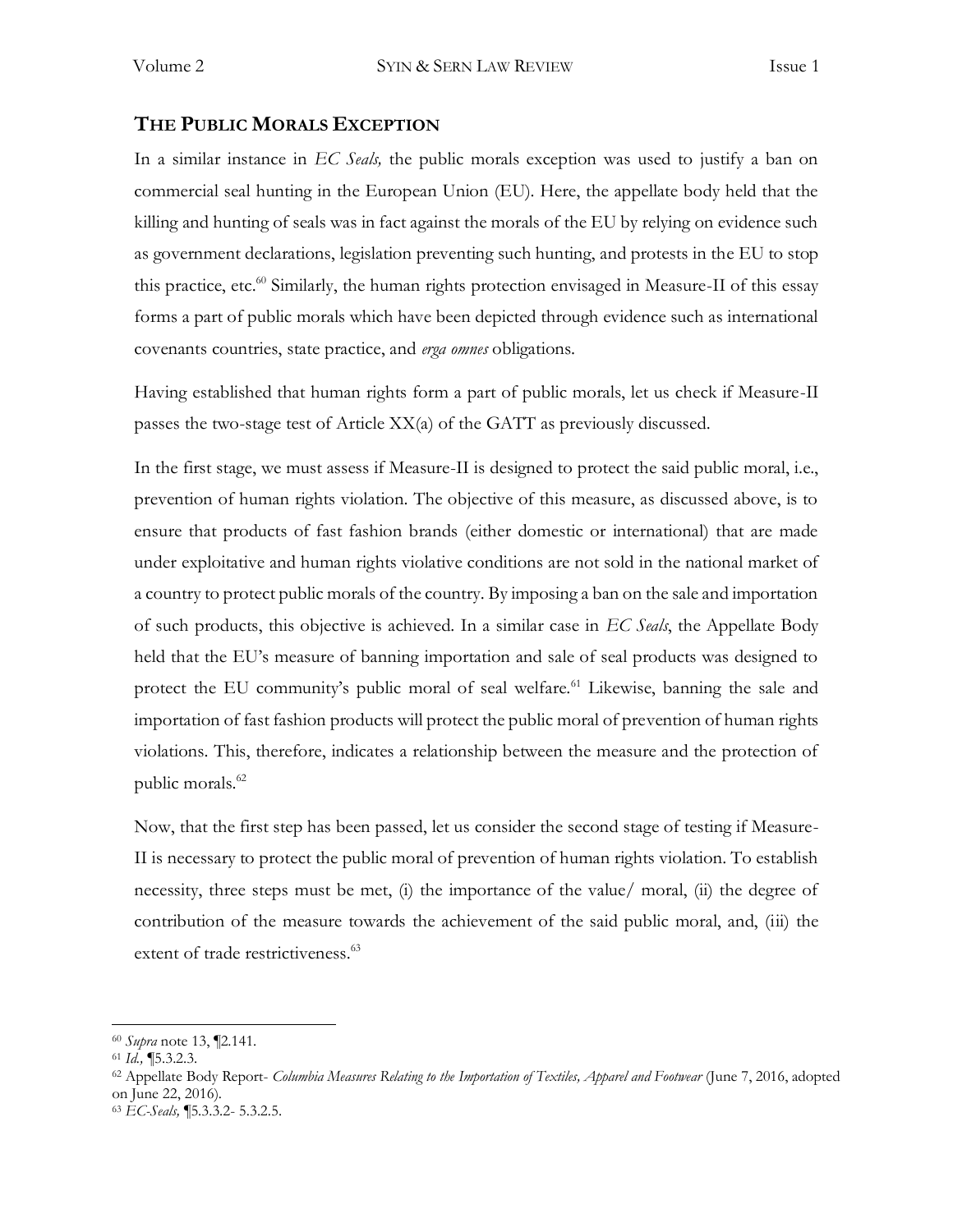# Fast Fashion, Human Rights, And Trade: Towards Creating a Human Rights Centric Fashion Through Trade Law

As previously discussed, numerous countries are party to various human rights treaties, establishing the importance given to the value of protection of human rights. This was also used to establish state practice. Further, we also discussed that countries also have an *erga omnes*  obligation to protect human rights. Therefore, the protection of human rights is an important societal value or public moral, satisfying the first stage of the necessity test. The Appellate Body in *EC Seals* too considered that the protection of public moral concerns about animal welfare is an "important value or interest", based on similar evidence presented.<sup>64</sup> Therefore, we may argue that the protection of human rights is an important societal value.

To meet the second step, it has to be established that there is a "genuine relationship of ends and means between the objective pursued and the measure at issue".<sup>65</sup> This means that they should at least have a material relation between the measure and its contribution towards the objective.<sup>66</sup> Like the *EC Seals* case which held that "since the ban contributed to the EU's objective by reducing, to a certain extent, the global demand for seal products and by helping the EU avoid being exposed to seal products by killing them inhumanely", a similar argument can be made here. In the case of Measure-II, there is a genuine relation between the measure and its objective as Measure-II seeks to protect the public morals of a country by ensuring that only human rights-friendly fast fashion products are placed in its market. Here too, the ban would contribute to reducing the global demand for such products and also protect the public morals of countries and the international community. Therefore, the second stage is met.

Finally, we need to measure the extent of Measure-II's trade restrictiveness. For this, it needs to be considered if a less restrictive but equally effective alternative can be found.<sup>67</sup> In the *EC-Seals*  case, the Appellate Body report stated that the ban was the most effective alternative as other options like animal welfare standards, certificate and labeling requirements, etc.<sup>68</sup> were not reasonable as "there would be difficulties with monitoring, enforcement, and compliance which

- <sup>66</sup> *Id.,* ¶5.180; *see also*, *Brazil – Retreaded Tyres*, *¶*150- 151.
- <sup>67</sup> *Id.,* ¶5.180

<sup>64</sup> *Id.,* ¶5.179

<sup>65</sup> *Id.,* ¶5.180; *see also*, Appellate Body Report-*Brazil — Measures Affecting Imports of Retreaded Tyres*, (December 3, 2007, adopted on December 17, 2007) *¶*145-157. (henceforth, *Brazil – Retreaded Tyres*)*.*

<sup>68</sup> *Id.,* ¶ 5.262.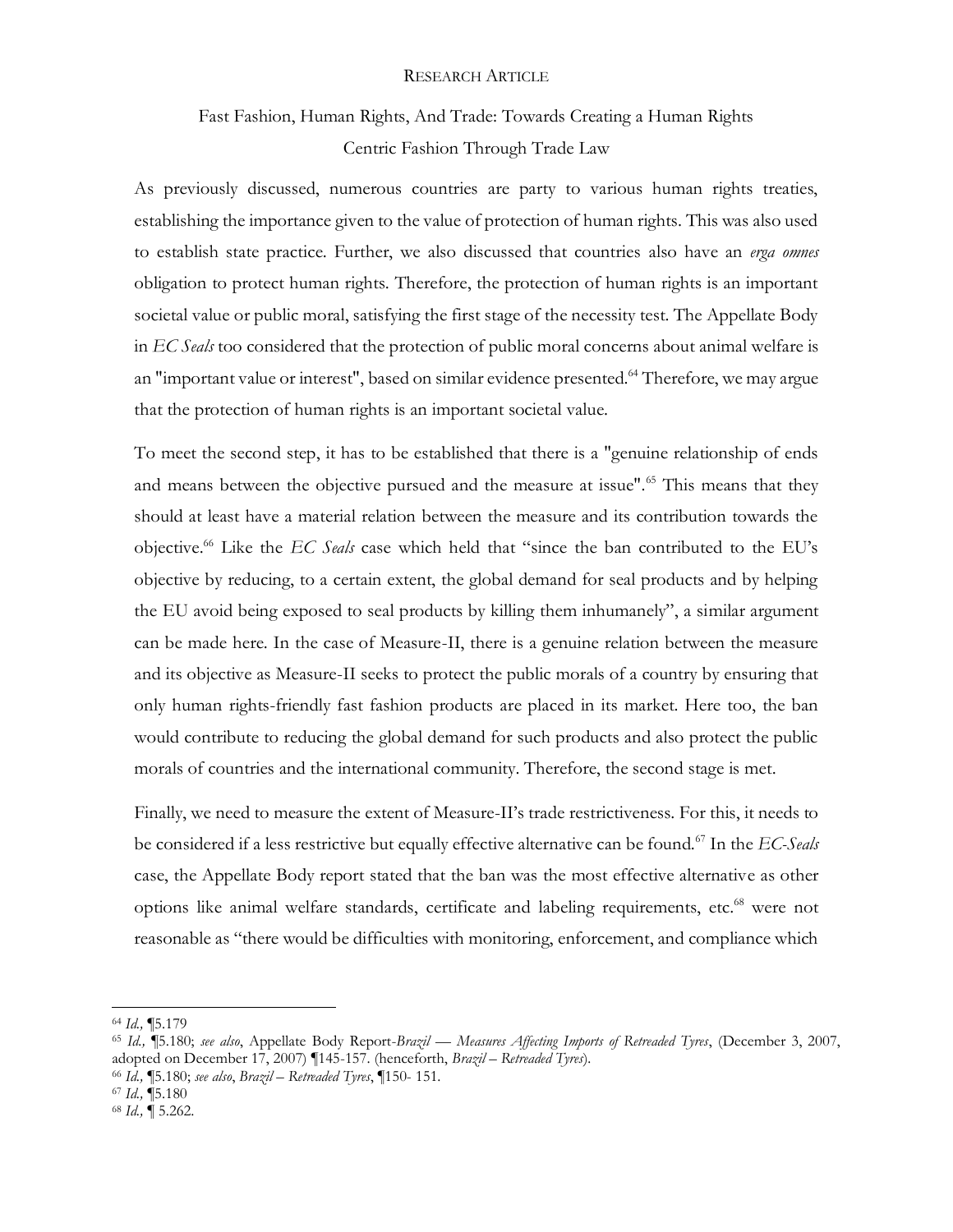would adversely affect the objective in question."<sup>69</sup> This means that while the ban would contribute to the seal product market diminishing (which is the objective that the measure seeks to meet), alternatives such as setting standards and regulation would still ensure that this market is alive. Furthermore, it stated that ensuring compliance is difficult as there is no way of differentiating a humanely killed seal from an inhumanely killed one.<sup>70</sup>

Following this logic, a similar argument can be made for Measure-II. The ban is the most effective alternative as any other measure that seeks to regulate or create standards, etc. will not diminish the exploitative fast-fashion industry. Additionally, like in *EC-Seals,* it will be difficult to ensure compliance, especially if fast-fashion does not disclose factory locations, engage in sub-contracting, etc. as discussed earlier. Since the proposed ban seeks to stop the import and sale of all fast-fashion products that are not human rights friendly, there is no alternative measure that can achieve the objective with equal effectiveness. Therefore, Measure-II is the most effective way to achieve the objective and a less trade-restrictive measure does not exist.

Now that the necessity test has been met and it has been established that Measure-II is designed to protect the public moral or protection of human rights, we can establish that the measure may be justified under Article XX(a) of the GATT. However, once this is done, the measure must also pass the chapeau of Article  $XX<sub>1</sub><sup>71</sup>$  to ensure that the measure is not applied in a discriminatory, arbitrary, or unjustified manner.

In the case of Measure-II, it is proposed to be applied to all countries, brands, and communities without any exception.<sup>72</sup> Therefore, it is not applied in a discriminatory or unjustified manner. Let us understand this by considering *EC Seals.* In this case, the measure did not qualify the chapeau stage as the application of the measure was subject to some exceptions in the case of indigenous communities, travelers' exceptions, etc. It was held that these exceptions led to unjustified and arbitrary discrimination, as there was no justification as to why these exceptions were consistent with the public morals of the EU community.<sup>73</sup> This does not arise in Measure-II as it is applied uniformly across communities and countries without any unjustifiable

<sup>69</sup> *Id.,* ¶ 5.270.

<sup>70</sup> *Id.,* ¶ 5.272.

<sup>71</sup> Appellate Body Report- *United States — Import Prohibition of Certain Shrimp and Shrimp Products* (Oct. 12, 1998, November 6, 1998).

<sup>72</sup> This is different from the situation in *EC Seal* where the measure was applied with exceptions granted to indigenous communities, travellers, etc.

<sup>73</sup> *EC-Seals,* ¶5.320.